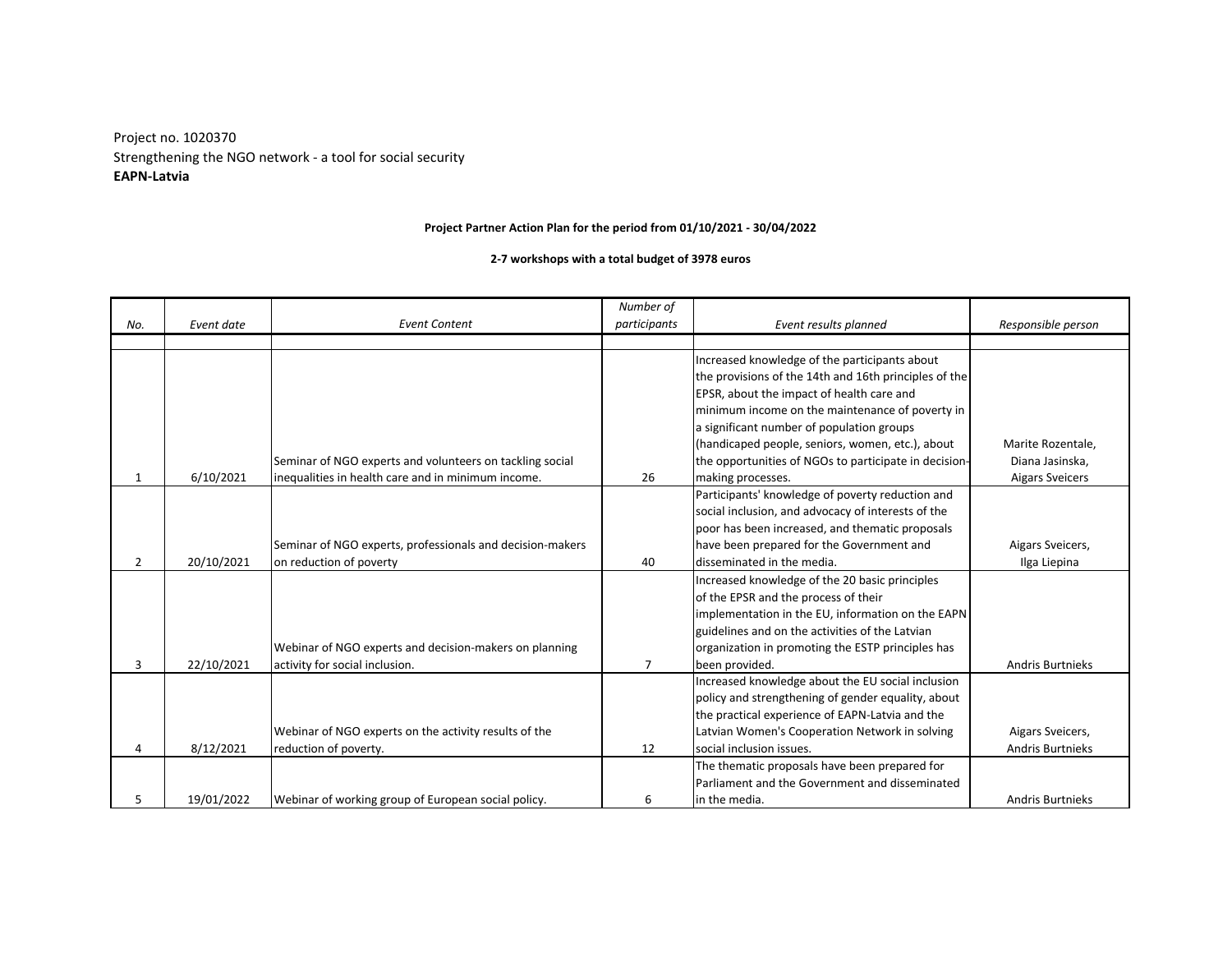|            |                                                     | The plan has been prepared for activity on         |                         |
|------------|-----------------------------------------------------|----------------------------------------------------|-------------------------|
| 22/02/2022 | Webinar of working group of European social policy. | preparation for the Poverty Watch.                 | <b>Andris Burtnieks</b> |
|            |                                                     | The plan has been prepared for activity on         |                         |
|            |                                                     | preparation for the Program of people experiencing |                         |
| 22/03/2022 | Webinar of working group of European social policy. | poverty.                                           | <b>Aigars Sveicers</b>  |
|            |                                                     |                                                    |                         |
|            |                                                     | The plan has been preoared for activity on         |                         |
| 19/04/2022 | Webinar of working group of European social policy. | preparation for the European Semester and EPSR.    | <b>Andris Burtnieks</b> |